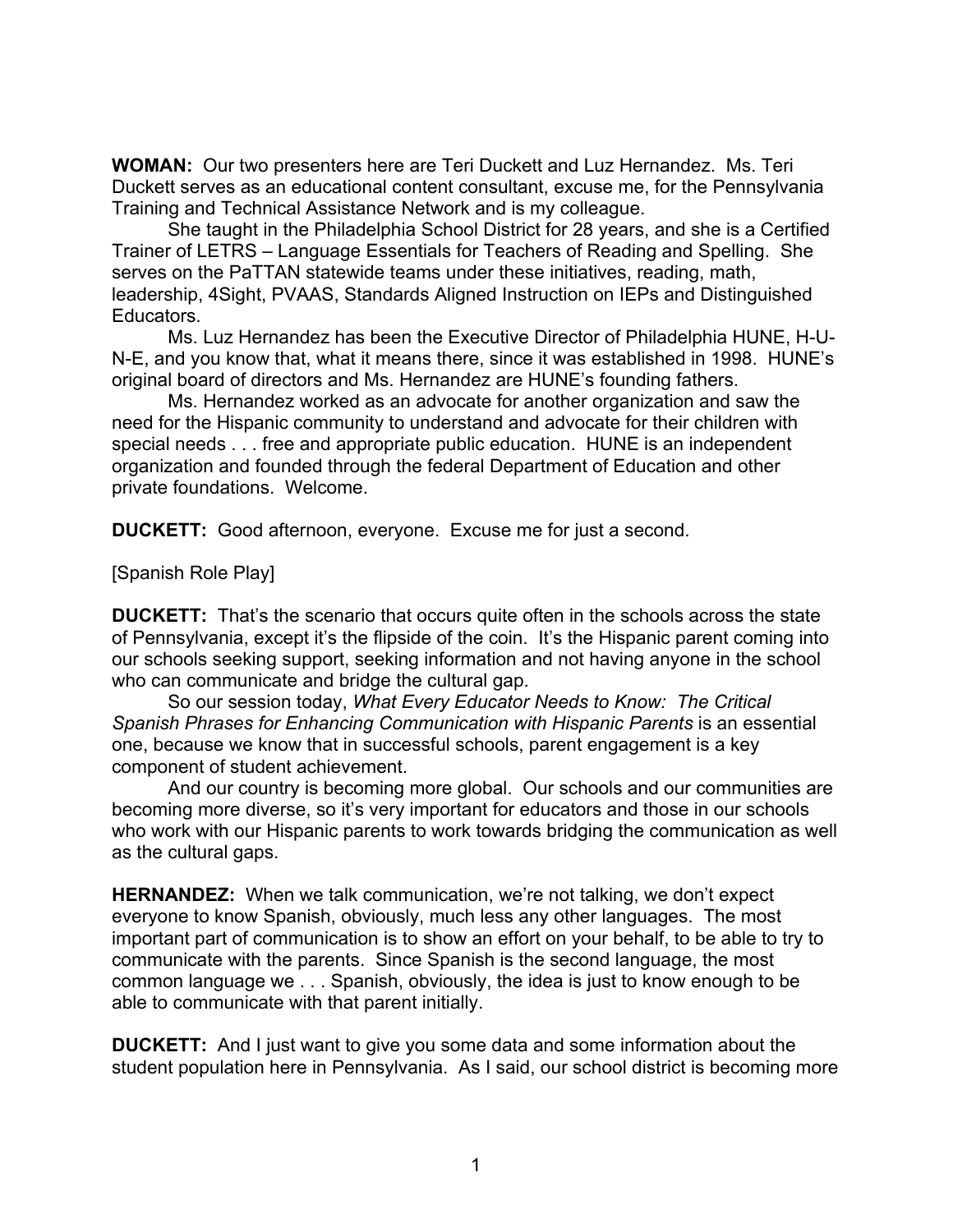diverse. In Philadelphia, where there about 270,000 students, 17% of the student population is Hispanic, so that's close to maybe about 50,000 students.

In the Reading School District, 72% of the student population is Hispanic. In the Allentown School District 59%, in Lancaster School District 54%, in Lebanon 44%, and in York City, 37%. So those are our top five school districts across the state that have the largest population of Hispanic students, and it's growing.

**HERNANDEZ:** When we think percentages, we have to distinguish the difference between percentages and the actual amount of children. There's a misconception that because Philadelphia has only 17% of children that are Hispanic, that means that it isn't that high, because it's only 17%. But we have to look at the total population as, when you compare that to the amount of percentage of children, as opposed to Allentown, which was 70% . . .

**DUCKETT:** Seventy-two . . .

**HERNANDEZ:** Seventy-two percent. The population is a lot less dense, so, obviously, it's going to have a higher percentage of children with Spanish-speaking abilities.

**DUCKETT:** Okay. The projector went to sleep.

**HERNANDEZ:** Well, while they work with the projector, we'll talk a little bit about what we do. Philadelphia HUNE is a parent run organization. We basically try to work with the parents and the schools in trying to get the children an appropriate education. So there is some advocacy involved, but our basic component is training. It's training parents and professionals, so they can know the rules and regulations, and they can move forward in working together more productively.

**DUCKETT:** Okay. And I think most of you are familiar with PaTTAN's mission, that we provide support, and we serve the local education agencies in the state of Pennsylvania. But what you might not be aware of is that in our State Performance Plan, which is required by the Bureau of Special Education, we have 20 indicators, promises, and a plan. And, specifically, indicator eight relates to exactly what we're talking about, and that's the increase of parent engagement.

And, also, we just want to remind everyone that when we talk about the least restrictive environment in the state of Pennsylvania, we are talking about when a student's IEP is being developed, the IEP team always considers the general education environment first with those supplementary supports and aids and services being considered before a more restrictive environment in considered. Okay. Sorry about that. Okay. Thank you. You talked about HUNE.

**HERNANDEZ:** Yeah. We talked about HUNE.

**DUCKETT:** Okay. All right. We can move on. I think this is a really powerful quote that you can't teach students or people that you don't know. It's very essential that educators and school personnel become aware of and responsive to the culture of the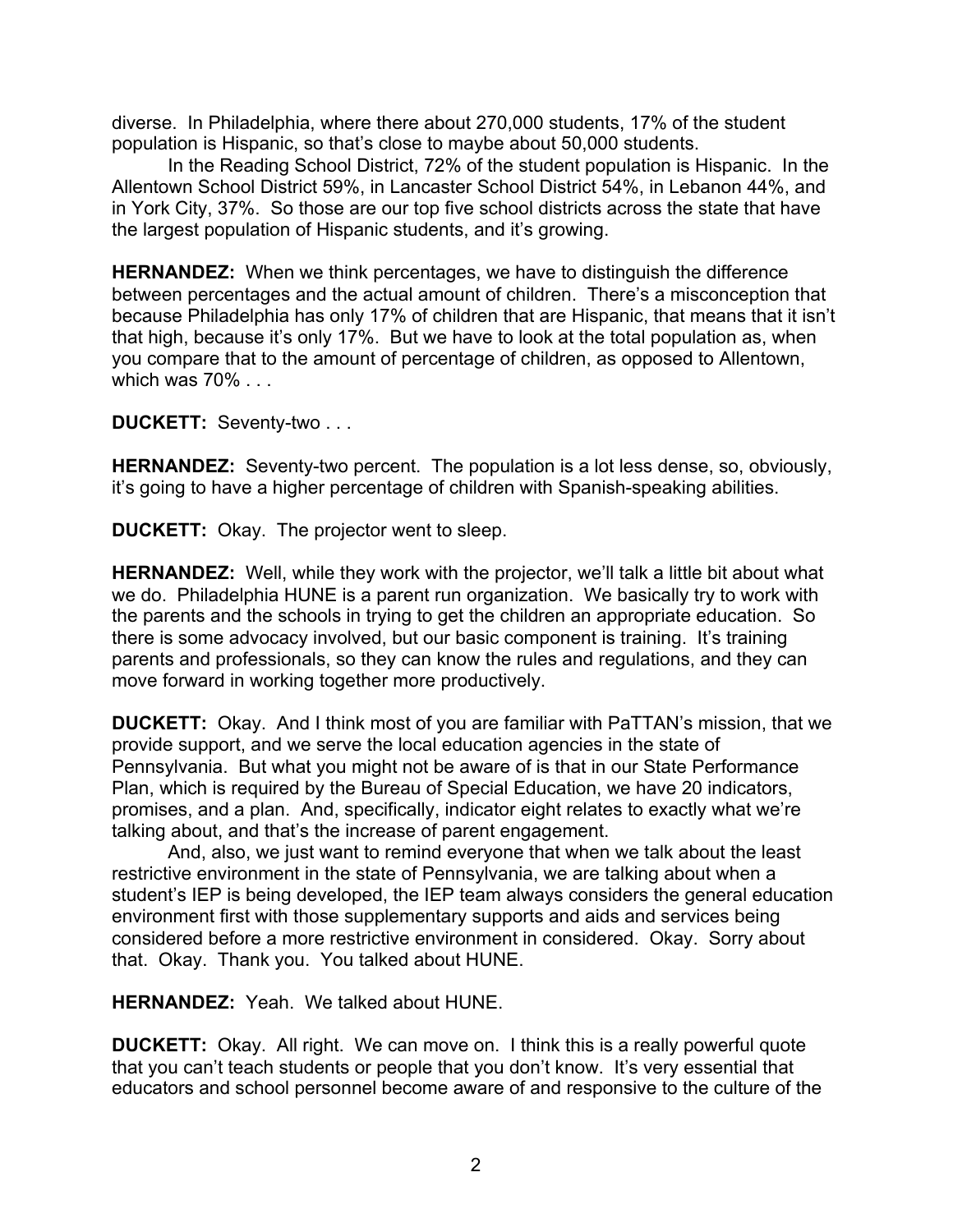children in our schools in terms of communication, first beginning with trying to bridge that communication gap between the parents and the school community, as well as just learning about the culture, because, quite often, we have misconceptions about a specific culture, because we are not aware of them.

An example would be that because a student has limited English proficiency, that it's a reflection on their intellectual ability. When, in fact, in Spanish-speaking families, English may be the third language, Spanish the second, and the first language being that of the indigenous or native country that they come from. So that's something, I think, is very important for all of us to be aware of.

Also the fact that many of the children that are English language learners are, at the same time that they're trying to pass the milestones of developing their own language structure, specifically between the ages of five to ten, we're asking them to also learn English. So I think it's very important to keep those things in mind.

**HERNANDEZ:** I have this beautiful picture. These are all the Hispanic-speaking countries. There are 21 Hispanic-speaking countries in the world. And as we think about that, you know, we've been taught that Hispanics are one culture, and in reality, we're 21 different countries, different beliefs, different religions, different cultural values and ethics, beautiful countries.

So as we think about that for a moment, we have to think we cannot stereotype when we're working with Hispanics. We cannot assume that because one Hispanic does things one way, the other one will follow suit. I've had many the times where people ask me can't you write tips on how to work with Hispanics? Impossible. Impossible. Okay. Can't be done. Okay?

Why? Because, again, we come from 21 different countries, and within those countries, you have a variety of different values and ethical issues. So, you know, I just wanted to make that, I guess, paint a clear picture of that when you look at these pictures, and you think of the variety of people that we are working with.

In Philadelphia, we have Puerto Ricans, Mexicans, Colombians, Venezuelans. You name it, we have it. So, and in Pennsylvania, it's becoming just as diverse, so we have to ensure that we're thinking more outside of the box when we're thinking Hispanics. We do have a very common language, of course, when we bring it down to the basic Spanish.

However, even the language that we speak means something different. A word can mean something different to me than it means to a Peruvian, for example. So we have to be careful even with the languages that we use, which is, you know, it's difficult, which is why we say we don't pretend for people to know how to speak Spanish much less than in an hour presentation.

But we do hope to, at the very minimum, give you an idea of what the struggles are, and how to try to overcome some of those struggles that you face every day in working with your parents and children.

**DUCKETT:** And I'm just going to ask Luz to just take a second to explain to all of us the terminology Latino and Hispanic, because, quite often, I find out in the community, when you're working with schools, they're not really clear about what's appropriate, what it means, etc. Could you speak to that just for a second?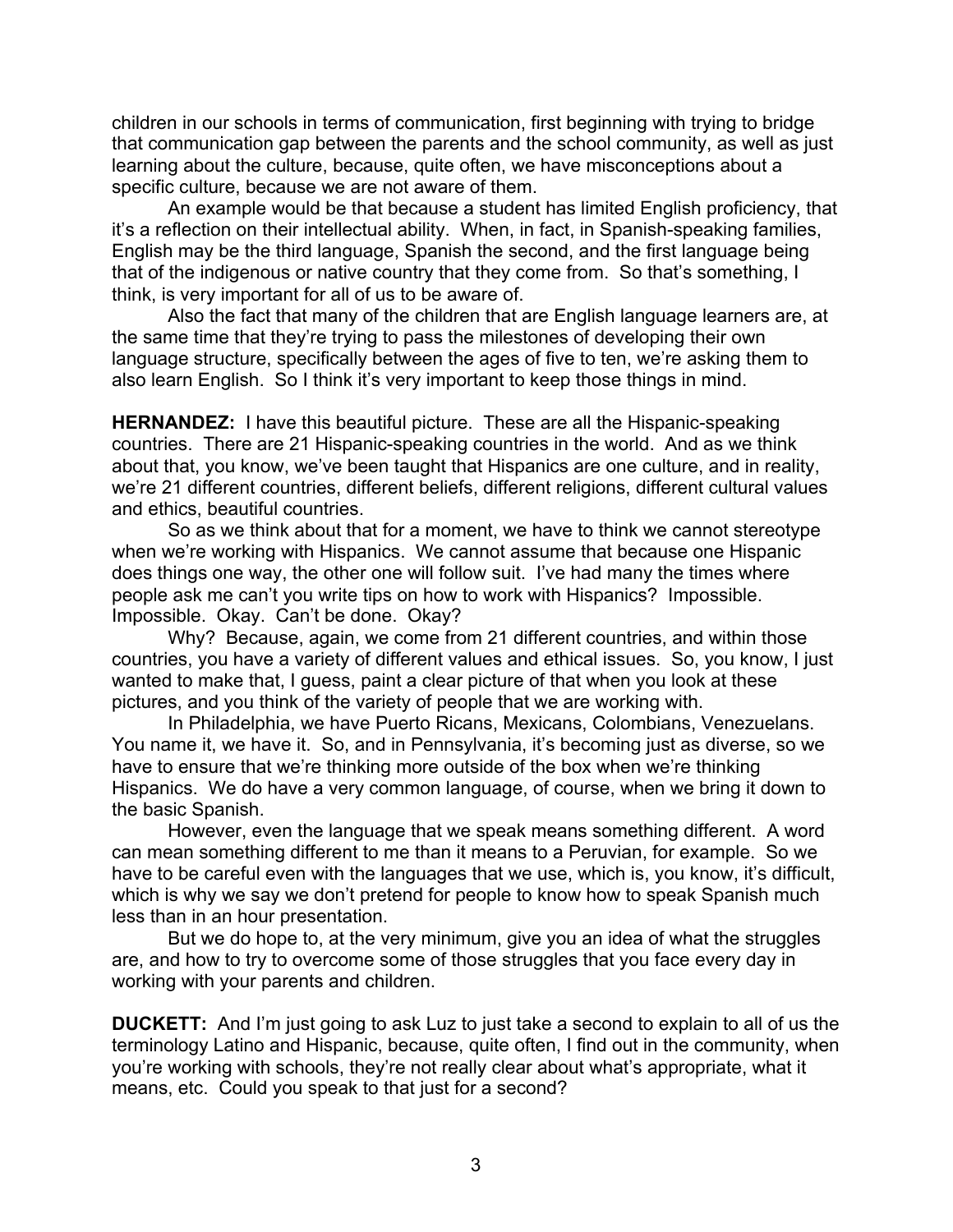**HERNANDEZ:** Sure can. Actually, that's a very controversial subject even within the Hispanics or Latinos. People often ask me what do you prefer to be called, Latino or Hispanic? Honestly, I don't care. It doesn't make much of a difference to me, personally, and, you know, however, it does make a big difference to many of the populations that you'll be serving.

The definition between Latino, Hispanics, what's the difference between the two? Latinos are basically from Latin America. Okay? They are, they do not only speak Spanish. They can speak Portuguese, other indigenous languages as well as Spanish, okay, where the Hispanics, they speak Spanish. It's a derivative of Spanish speakers period.

So you have the islands which speak Spanish. You have Spain which speaks Spanish, and you have Latin and, you know, South and Central America, which also speaks Spanish. But not all of the country speaks Spanish. So, for example, it wouldn't be appropriate for you to call a person who speaks Portuguese Hispanic. They're not Hispanic. They're Latinos. Okay? So that's the difference between the two.

And, like I say, take that with a grain of salt, because you'll still have some people who get offended if you call them Latinos. And it's just a matter of really getting to know the parents and do you know if they come from, what country do they come from and being able to make that, distinguish between the two. Just ask them. People ask me all the time. Do you prefer to call Latino or Hispanic? And, in my case, I'm like whatever works. It's fine.

**WOMAN:** What country are you from?

**HERNANDEZ:** I'm Puerto Rican, so, actually, I'm Hispanic. I'm really not Latina, because I'm not from Latin America. However, you have Puerto Ricans who will argue that and say we are Latinas. So, you know, we just take it for what it is.

**DUCKETT:** We just want to make sure we make you aware of that.

**HERNANDEZ:** Yes. Cultural identity. One of the things that we've moved, in America, they used to talk about the melting pot theory. Has anybody here heard about the melting pot theory? Okay. Has anybody heard about the soup theory? What's the difference between the two?

Okay. The melting pot theory had the idea that we would come to America, everyone come to America, and they would kind of leave their cultural beliefs and values to the side and learn the American culture and assimilate the American culture. That is obsolete. Obviously, we're not forgetting our roots. We're not forgetting where we come from, and we don't want to lose our languages and our ethical values.

So, basically, the soup theory says that we come to America with our beliefs and our cultures from our descendants, and we bring it here to America. We learn the culture, the American culture, and we combine two, so we learn to value both our Hispanic culture and our American culture.

So that's the difference between the melting pot theory and the Hispanic theory, I mean, sorry, the soup theory. Okay? And, I mean, there's really, think about it,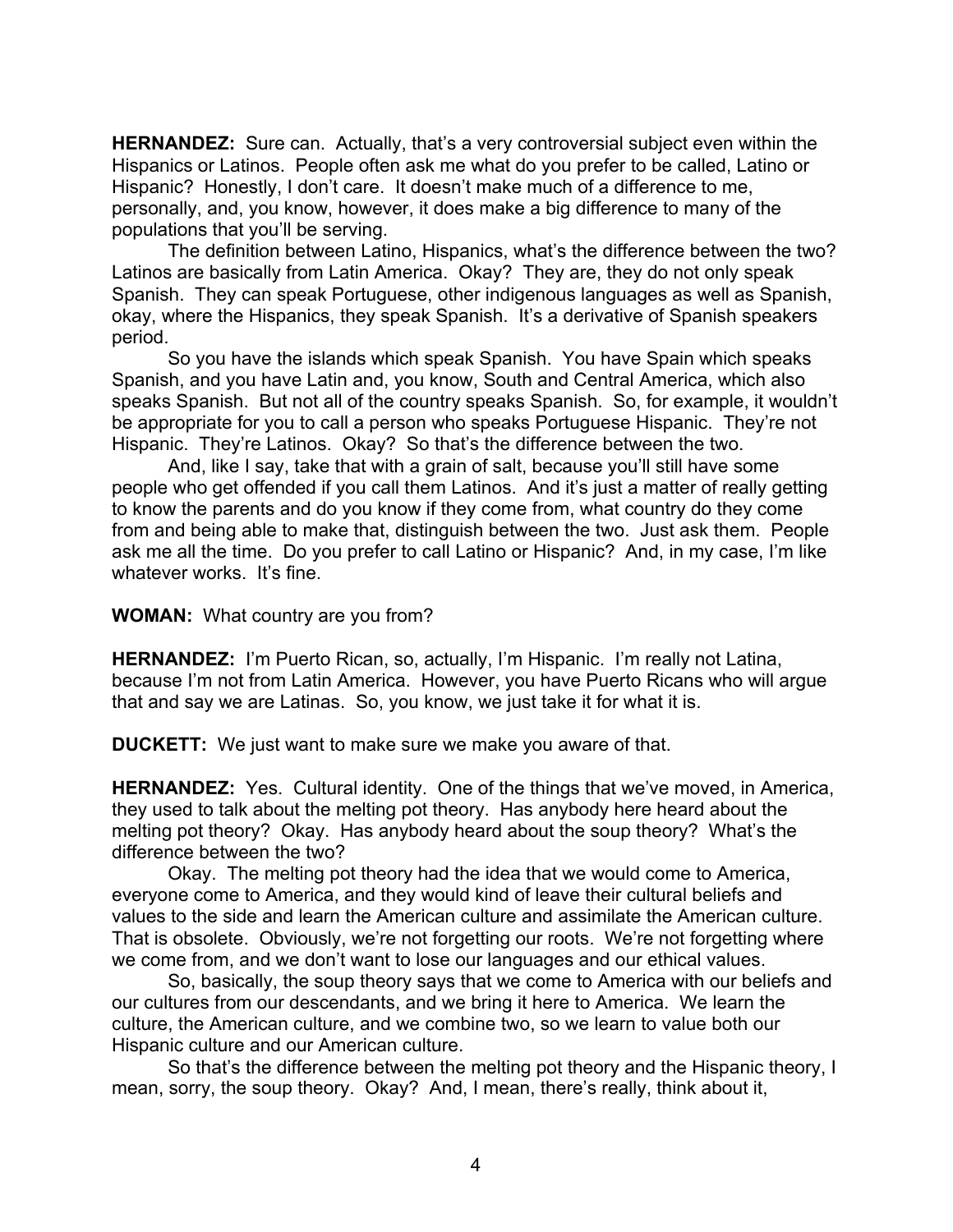everyone here comes from a different place. Unless you're Native American, you have roots in different places, right, and you have cultural values that may come from those places depending on your parents, and whether they instilled that.

You may have visited your home country or may not have, but you still have that connection with your home countries. So with Hispanics, we're either first, second, or third generation Hispanics in the United States of America.

I am a second generation Hispanic in the United States of America, so I've learned, of course, to assimilate much more so the American culture than many other Hispanics have, where first generation Hispanics are still struggling with trying to learn the American culture and knowing where to define their own identity.

Diverse definitions of culture, different ways of looking at culture. You know, we have topical, historical, behavioral, normative, functional, mental, structural, symbolic. There's different ways that you can look at culture and define culture. The best way to look at culture is just to say that it is unique. It is unique to that person. It is unique to that place that they come from.

I'm Puerto Rican. That doesn't mean every Puerto Rican is going to think the way I think or do things the way I do things. There is just no way. It's impossible, you know. I don't believe, or we don't practice, I'm a second generation Puerto Rican, I don't do . . . which is Three Kings Day, but many Puerto Ricans do Three Kings Day, and still in Puerto Rico, they practice it.

So, you know, that's a difference between a first- and a second-generation Hispanic that we have to think about. So as you're looking at culture, just think about the difference in everything in your life from the way you think, to the way you do thing, to the way you behave. It's all different, so we need to ensure that we make that distinction when we're working with our parents.

**DUCKETT:** And I think that leads us right into this terminology in terms of cultural responsiveness. It's not a new term. When we think about the 1940's through the 1970's, when African American students were being integrated into public schools, cultural responsiveness was a topic of conversation that occurred in many of our education entities in terms of educators being able to learn about the culture of the students that they were teaching.

There wasn't so much of a language barrier, but there were barriers and challenges as related to the culture of African American students. And so now that we have a growing population of Hispanic students across the state of Pennsylvania, it behooves us to make sure that within our schools, we are also building and bridging those gaps, those cultural gaps for our Hispanic students as well as their families.

I just want to read just a little bit of the definition of cultural responsiveness. The goal is to foster effective programs, policies, and practices that are respectful of the cultural conditions within a school community. So that's what we're talking about needing to happen within our schools and our school buildings.

And I think about what the speaker said, I don't know how many of you saw the keynote last night, I thought he was awesome. But when he said that one quote about the illiterates of today are those who are unwilling unlearn, learn, relearn, I just, when I think about this topic, it really brings that to heart, because we all bring our own cultural beliefs with us every day.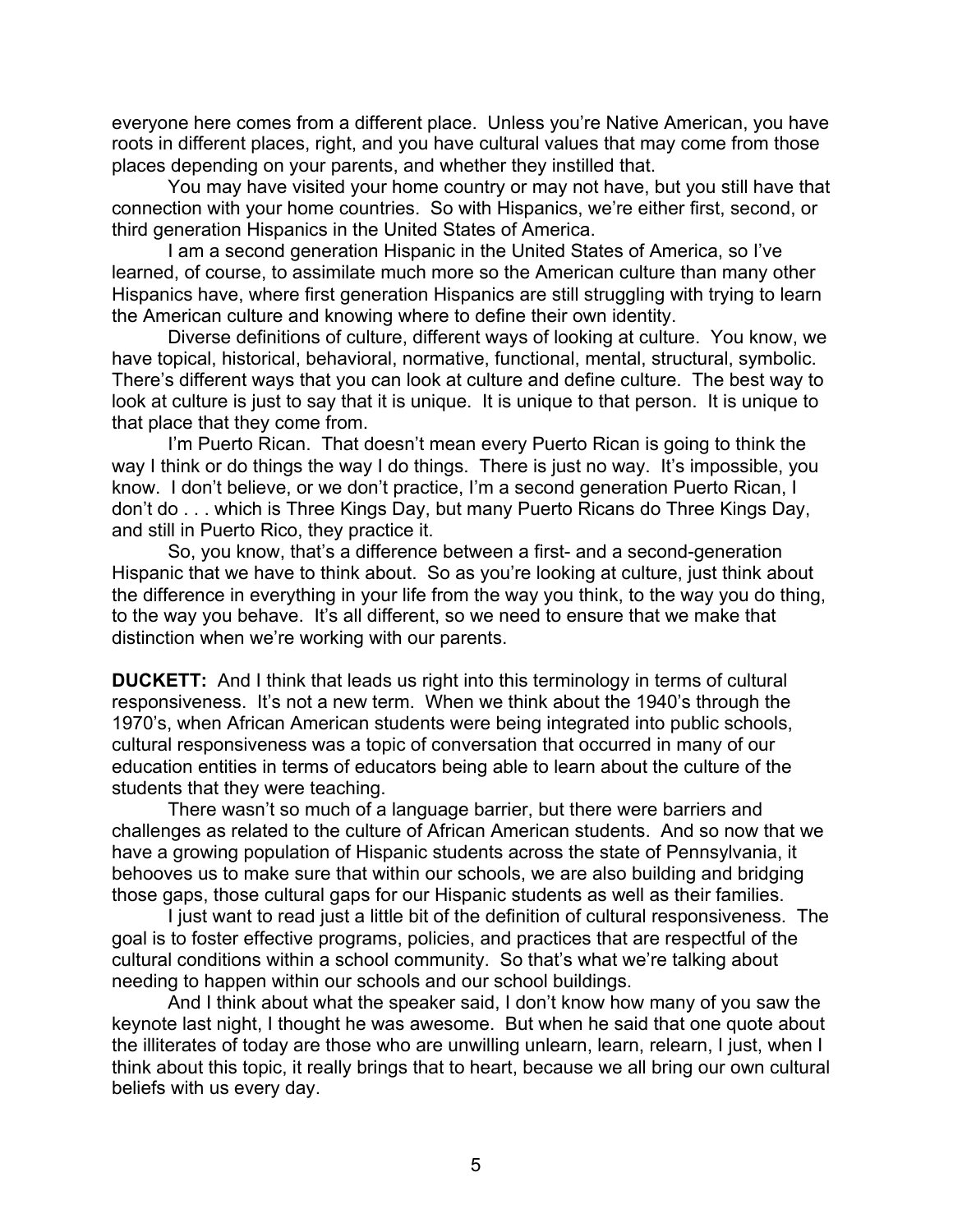And an example would be a perceived behavior of a student who does not look you in the eye would be that student is being disrespectful. When, actually, the cultural source of that might be that that is a sign of disrespect in a culture to look an adult in the eye when you're having a discussion.

Another example might be a student in a classroom who may be unwilling to be actively engaged in debate or challenging conversations. Well, it could be a cultural source of the fact that you don't debate or challenge the teacher's point of view or ideas, and that the goal of the individual plays second to the goal of the whole group in a classroom setting.

So just building that awareness within a specific culture is going to be important for us as educators. We have to do some introspection and look at some of our ideas and some of our beliefs and then do some relearning. Go ahead, Luz.

**HERNANDEZ:** Since we're talking about Hispanics, I'm going to jump in with both feet, Teri.

## **DUCKETT:** Go ahead.

**HERNANDEZ:** When we talked about not looking yourself in the face. I'm, as I say, a second generation, right, so as I was growing up here in America, my parents would tell me not to look at them in the face when they were talking to me. They were scolding me. I was to look down. Okay?

And when I went to school, they were telling me the contrary. Look up when I speak to you. You're ignoring me. That's disrespectful. I mean, I didn't know where to go, whether to look up or down or to the side. But it's funny, because I've spoken with many of our other colleagues. Indian Americans, the very same thing. They look down. It's a form of respect. Asians, same thing, they look down, form of respect.

So, you know, we have to think about that. And I obviously have learned to look up when I speak or when I talk to people, but even then, I still kind of tend to shy away and not always look at the person straight in the eyes as I'm talking to them. That's a cultural issue, and that's something that I'm struggling with, still struggling with.

Even to this day, I still have that issue. Our children are struggling with that a lot more, especially the first-generation Hispanic children. They're still struggling with trying to figure out which way do they look. Forget about speaking back to the teachers or joining a conversation, you know. They're taught to be quiet, sit there, and learn.

Where, you know, the presenter who was here this morning, he talked about the importance of team building, teamwork. And that is something that we still have to break the barrier with our children, is to teach them that they, the best skills is when everyone works together at building something. So we have to think something about that.

And one other thing I need to say is that you can only change one person. Who's that? Yourselves. Absolutely. That's the only person that we can change. There is no way we can absolutely change, we can teach behaviors, but we can't change the behavior completely. We can only try to revamp and make it look differently, but you can only change yourself.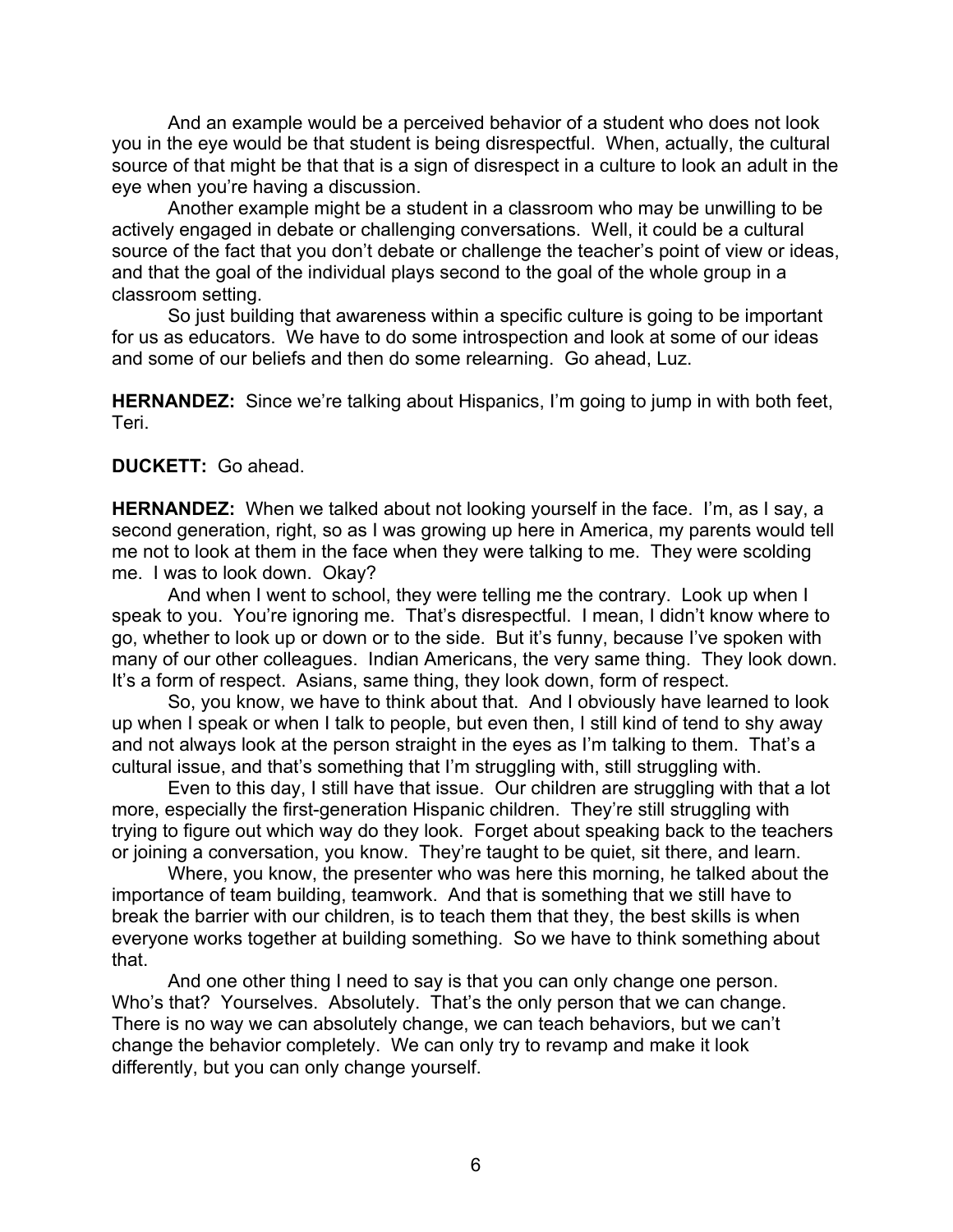**DUCKETT:** And I think what's really important too in terms of bridging that gap is you want to understand the culture, so that you don't fall into the trap of building stereotypes and misconceptions. And this is, this specific misconception, stereotype, I have found, is huge within many of our public schools.

**HERNANDEZ:** To think that Hispanics don't value education. It's not that we don't value education. We value education just as much as anyone else values education. What we think about is just, when we think about education, it's viewed at maybe differently than the American culture views education.

We believe in going to school. The difference is that many of the Hispanics that we're working with at the schools are working parents at very difficult jobs trying to struggle and move forward. Many of them do not know English themselves. That isn't because of lack of education, or because they didn't want to be educated.

Most of it is because they have to stop going to school so that they can earn a living. And there's still some of the ideology that once they graduate high school, they need to start earning a living. That doesn't mean that they don't value education, they don't want their children to move forward, but they're really being pushed two ways.

Go to school and get a job, so you can maintain yourself, because they can't, the parents can't do it both for them. They value education just as much as everyone else. I just wanted to reiterate that, because I think that's a misconception that's just being held, and we need to break it down and realize that it's just different, and everyone is different.

**WOMAN:** Excuse me.

## **HERNANDEZ:** Yes?

**WOMAN:** I had an opportunity to spend couple of years teaching in Bolivia, South America, so I know I'm only talking about Bolivia, and I'm only talking about the town I lived in . . . but I really saw the struggle that parents had. And parents were, worked hard to allow their children to attend school. I mean, it was a privilege that they were letting them out of rural work that would sustain life to be able to come to school.

So, and my experience as an educator in that community was that I was really held up and respected greatly, surrounded by people who were working very, very hard just trying to live, just trying to survive. So, you know, I kind of translate that, that in this country, that's still going on. That struggle is there, and I'm still valued, but sometimes our paths don't cross as easily as when I was there living next door to my neighbors.

**HERNANDEZ:** Absolutely. And, you know, even as I grew up, my parents, my father was a factory worker. My mother was a homemaker, and then she decided she was going to go back to school and got her GED and became a . . . technician. They, it's not that they didn't value education.

She had to stop going to school when she was young, so she could help with her siblings. She had 15 siblings. She was the oldest of all of them, so she had, her responsibility was to the home. Her parents wanted her to go to school, but they couldn't afford for her to go to school. So when she finally caught that opportunity as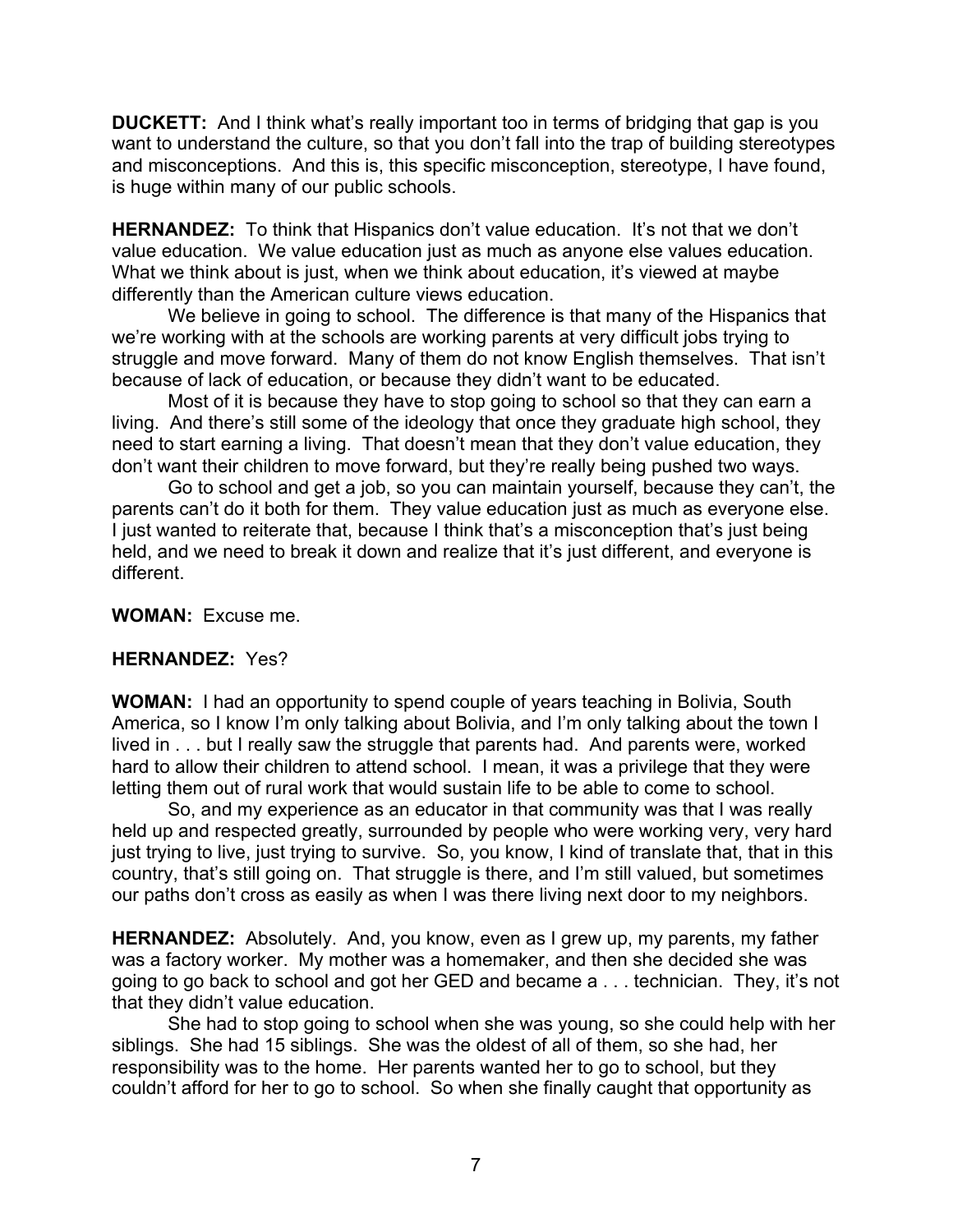she got older, she seized it, and she encouraged us to go to school and move forward in our lives.

So it's just a different way of looking at things, you know. When we think about education and all different cultures and races, you really have to stop and look at the roots of the situations, and where they come from. So that was a perfect example about Bolivia and the struggles that they face.

**WOMAN:** I had two girls that were, I hired as, to help me exist, because it just became so difficult there. So that my paying job was to try to cook and clean, so that I was freed up to be able to teach. And they were very young, nine and ten years old, and their family, you know, needed the income, and the arrangement was that I sent the \$5 a month that I paid them to do this back to their families in the area.

And I did make sure that they spent part of the day in school with me, but, just, I really understand when you're there, and you see the struggle to survive. And sometimes we don't live in the same community as our students' parents, so we don't see that same struggle. We get to drive outside of that community and go elsewhere.

**HERNANDEZ:** Yes. So parent participation, and we're going to look at the very same things. We're going to keep going in circles around this. Right? We all want our parents to come to the schools and participate in the school meetings and become involved in schools. Absolutely. That's the perfect case scenario.

We want to partner with our parents. We have to make sure if we're looking for that is that we have a welcoming school environment that encourages parent participation. If we want Hispanics' parents to become more involved, we have to have somebody who can be able to communicate with them when they come to the meetings. Otherwise, they're not going to come.

I mean, would you be here, si you solamente . . . hablando Español? No. You wouldn't be here if I would only be speaking in Spanish, because you wouldn't understand what I'm saying. I mean, whether or not the information I was giving you was great information, you still wouldn't be here. I wouldn't be here if you guys were speaking French.

So, you know, it's that same idea, you know. We have to make sure that someone, it could be another parent that's bilingual that's willing, that you're willing to, you know, work within the school system, but somebody needs to be at that meeting, so they can communicate with that parent.

You know, parent relationships are very important, and I understand firsthand how difficult they are to keep. I mean, I run a parent organization. Does that mean that parents are in my doorsteps every day knocking down the door to come into the trainings? No. It's difficult to bring parents into trainings and get them to be able to partner up with us even as a parent organization.

So I do realize that the schools are facing that much more difficulties in this process, but we ensure that the environment that we have is very welcoming. I mean, pictures. We don't only have pictures, as you saw, of Puerto Rican country, because the executive director is Puerto Rican. We have pictures of all the different countries of Hispanics.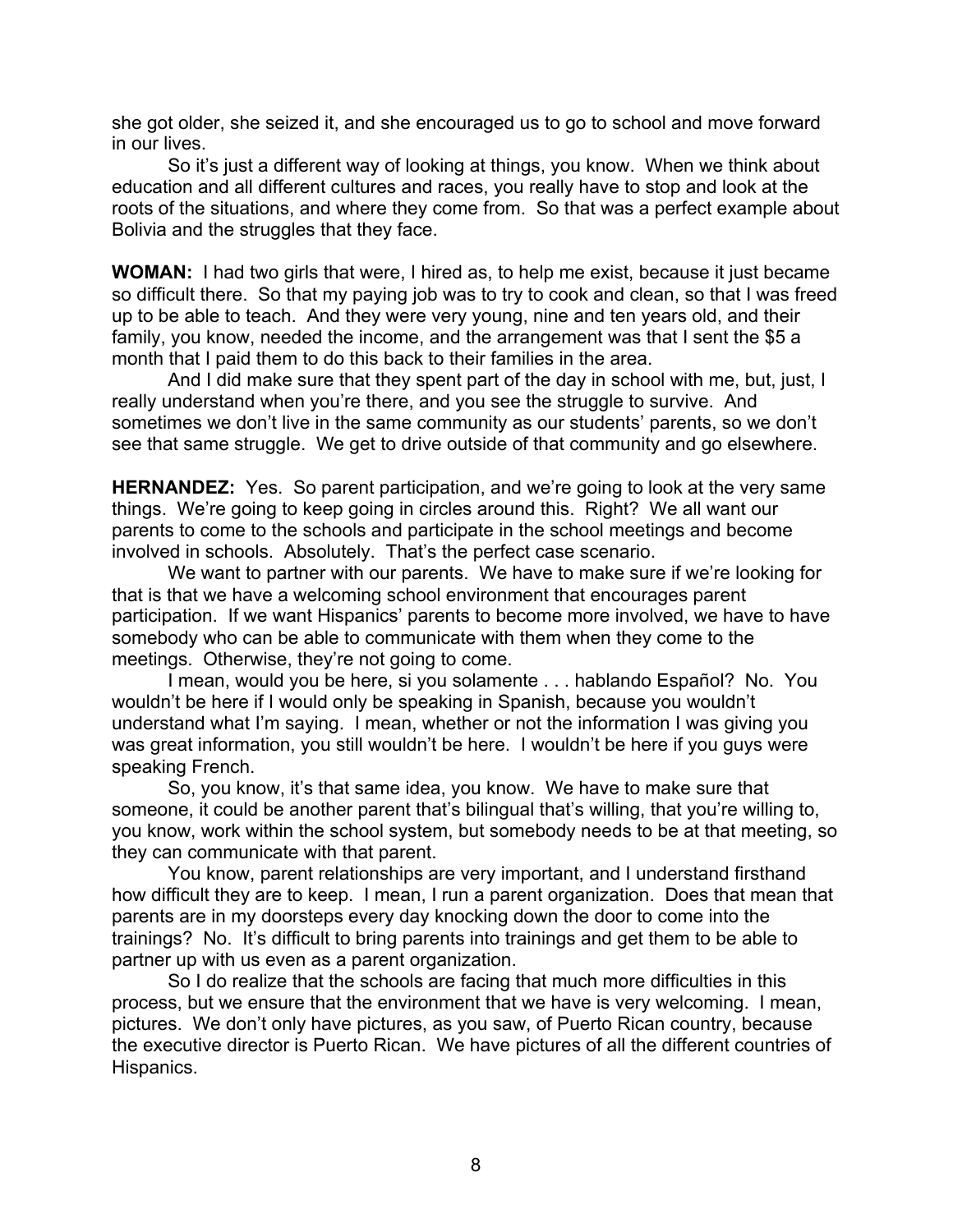Our staff are all Hispanics, but we're not all Puerto Ricans. We're Venezuelans, we're Puerto Ricans, we're Colombians, we're, you know, we try to keep as diverse as humanly possible within our Hispanic culture, so that the parents can feel comfortable in coming to us. Is it easy? Not always.

You know, when you're looking for a job applicant, and you're trying to fill that position with the right person, that isn't always the easiest thing to do. But it's imperative. Otherwise, you're going to lose that essence of being able to get that parent participation that you're really looking for. So communication is the key. Keep it as realistic as possible. I do realize that there's many barriers, but there are some that we can overcome, and that's why we're working at trying to help you guys get . . .

**DUCKETT:** So Luz just said communication is key, and respect opens the door. And one of the ways of being able to open the door in terms of the building starts right in the office, and that's why we set up that little scenario, because that's where it starts. So when we talk about making everyone sensitive to cultural differences and the communication gap, we're talking about everyone in the building beginning with the office.

But some of the ways that schools can show respect is by having a welcoming environment, by, if necessary, having parent liaisons, people from the community who can serve to bridge that communication gap, providing interpreters in school buildings, and then of most importance is having professional development that's going to provide them with the tools that they need to be able to communicate with Hispanic parents.

So what we did, and you all have the publication, Luz and I worked together to put out this publication that can be made available to you. You can call the, any of the PaTTAN offices, and any number of the documents that you would like to have, PaTTAN would be happy to put in your hands.

The front of the document pretty much goes over some of the key points that we talked about today. But the back of the document is what we're going to focus on right now, and that's some of those key phrases that we think is going to help school personnel to be able to bridge the communication gap. And we provided the Spanish, the English, and a phonetic translation of it. I think it's going to help all of us who speak English to be able to translate the pronunciation.

And one of the things you need to know about Spanish is that Spanish is pretty easy to decode for us, because some of the speech sounds are very similar to the English language. When we think about languages, Spanish and English, Spanish is considered in linguistics terms, it's considered a shallow language, and English is considered a deep language.

Now that in no way is a value judgment about the, either one of the language systems, it's just that, as I said, it's easier to decode Spanish, English to Spanish, or Spanish to English, because there's a one-to-one correspondence between the letters and then the speech sounds. Well, we know in English that's not so. For instance, when we think about the speech sound A, well, when you think about that in print, it could be spelled with A and a silent E as in the word sane.

It could be spelled a-i as in pain. It could be spelled e-y as in hey. It could be spelled e-i-g-h as in neighbor. I mean, I could go on and on. But we don't have some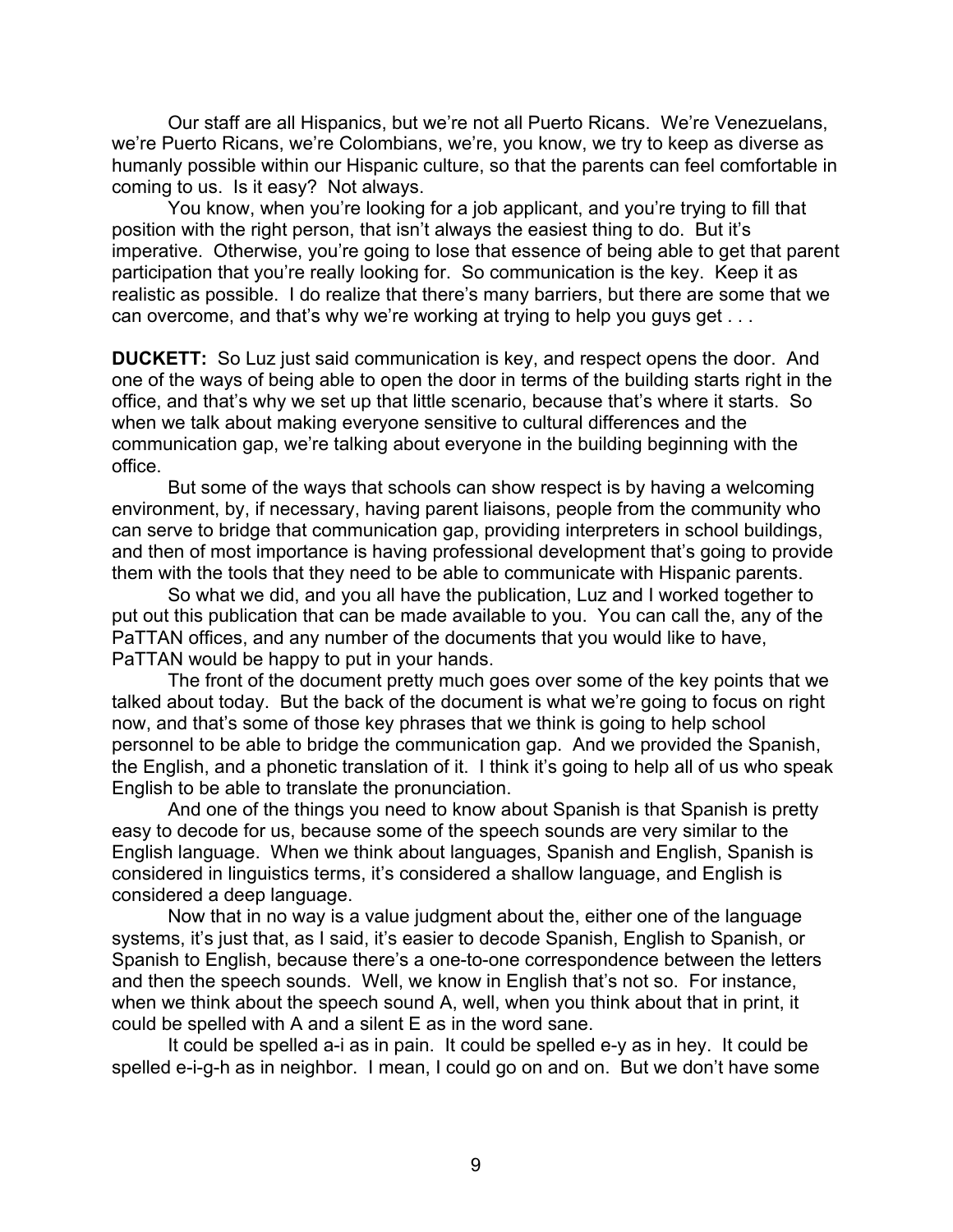of that difficulty in the Spanish language, so that translation is going to be a lot easier for us.

So what we wanted to do, we wanted to have an opportunity for you to practice some of these phrases in hopes that you'll pass this on, and we'll see this publication being used in some of our districts across the state. We're starting right here at the PDE Conference. So I'm going to hand it over to Luz.

**HERNANDEZ:** While we get a copy of the publication, I'm just going to start with, I'm just going to mention one quick thing and that's interpreters. When we think about interpreters for our schools and who should be translating or interpreting the information in meetings, we have to make sure that we're prepared. We have to make sure that the interpreters know educational language.

You know, an NTA interpreting at an IEP meeting can be a disaster, so they really do need to know the educational terminologies, and what to expect at IEP meetings. They need training just as much as anyone else would need to be able to do this. We've seen horror stories. We've been at meetings, and we always ask for interpreters to be present, although we are bilingual, because there's no way we can do two things at one time. Nobody can.

We can't pay attention to what's happening at the meeting and be able to help the parent, guide the parent through that meeting, work with the schools in trying to make sure the communication piece is there, and at the same time, interpret. Impossible, again. You know, there's no way.

But making sure that an interpreter is able to interpret the information correctly, unbiased is very important. With that said, we're going to go in twos. I'm going to say it, and you're going to repeat. So good morning. Buenos días. Good afternoon. Buenas tardes. Have a good day is tenga un buen día. What's your name? ¿Cómo te llamas?

Do you have a meeting or appointment with someone? That's a mouthful. ¿Tienes una reunión o la cita con alguien? ¿Tiene una reunión o cita con alguien? It's not verbatim English and Spanish, guys, which means that, you know, you look at the English version and try to say, oh, this is what this word means. No. Not necessarily. So be careful when you, you know, don't worry about that. That's not important as we're doing this. We just wanted to let you know that.

With whom? ¿Con quién? Who? Quién? Simple. Who would you like to speak with? ¿Quién quieres alar con? Do you need to speak with the principal? ¿Necesita hablar con el principal o director? In Spanish, they use, they say principal. Some people will say director. Some people will say principal. That's why we put both in there. Okay?

Do you need an interpreter? Which is, necesita un intérprete? I am getting the assistance of an interpreter, which is what Teri didn't understand when I was saying in Spanish. Okay. I mean, she come in like, um, you know, just sit down. We're getting an interpreter, and she was like whatever I'm out. You know, because if you don't understand, you have no idea what they're trying to tell you. So, you know, necesita intérprete. Okay?

I am getting the assistance of an interpreter. Voy avuscar la a jura de un intérprete. So I'm going to say that slowly. Voy avuscar la a jura de un intérprete. The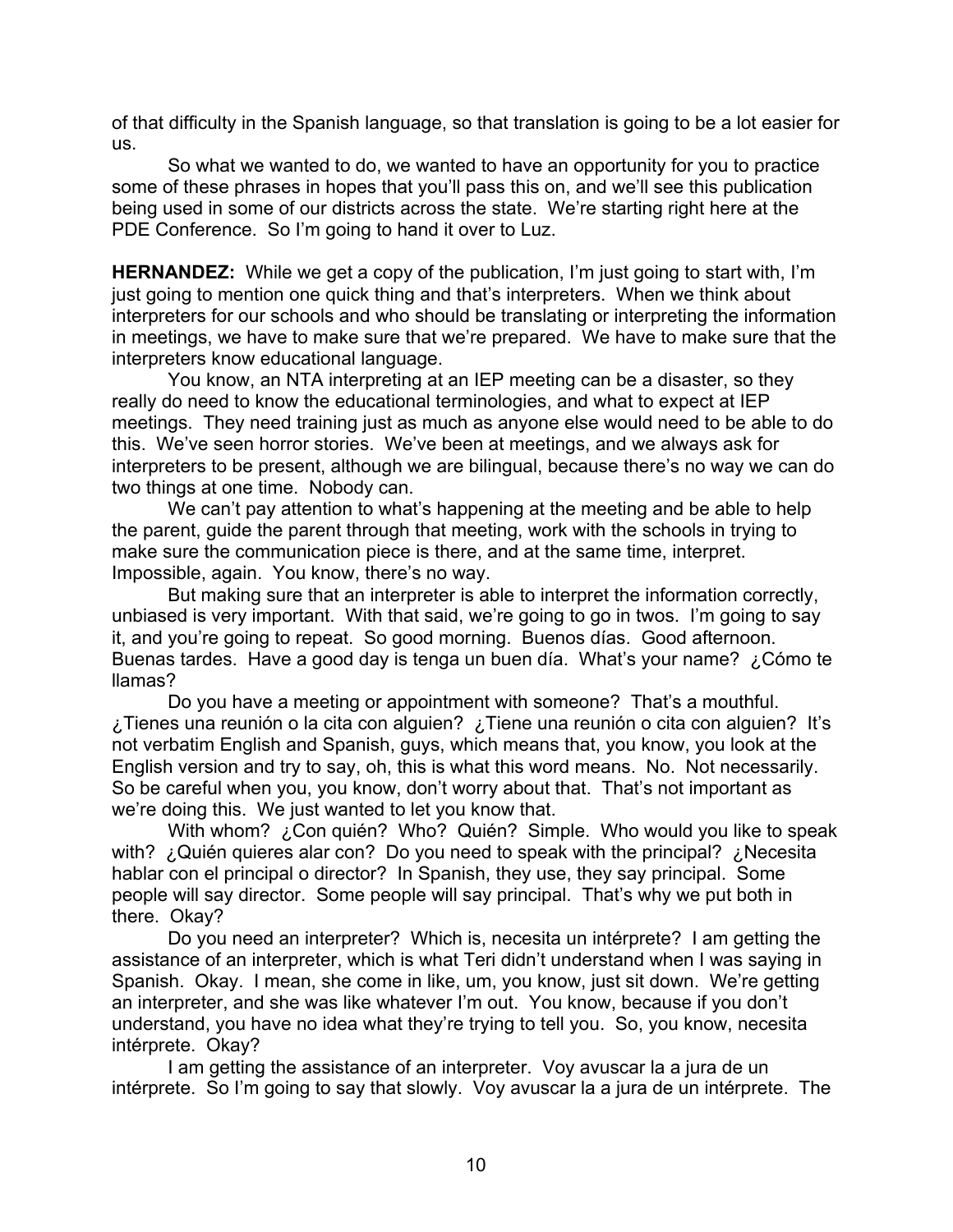interpreter will be here. El intérprete llega en cinco minutos, in media hora, o una hora. And I didn't say that in English because you . . . in English. And can you wait? It's common courtesy when you're telling somebody that they'll be here, can you wait. So puédes esperar? Si no puédes esperar . . . puédes esperar y quando.

That's you cannot come back, you know, if you can, can you come back and when. Okay? So si no puédes esperar. ¿Puédes regresar, e Cuándo? So please sit down, we are looking for interpreter. So it says puédes por favor de centarse le estamos buscando un intérprete. The interpreter is not available today. So el intérprete no puéde llagar hoy.

When you come back, when can you come back so that we can assure that an interpreter will be present? I'm forgetting my English. ¿ Cuándo puédes volver para a segudarnos?

**DUCKETT:** Say it one more time, Luz. Say it one more time.

HERNANDEZ: Sure. Hace gurar nos. Okay. There you go. ¿Que el intérprete este presente? Okay. We will be with you in a moment. Estaremo estara cómo usted en unos momentos. You know, I have to actually look at the page, and the reason is because there's different ways of translating this again. You know, so I have to remember that I have to go by the page.

What is the name and grade of your child? ¿Qué es el nombre y el grado de su niño? What is the name of your child's teacher. ¿Qué es el nombre de la maestro de su niño o niña? And in English, we distinguish the genders. Niño is boy. Niña is girl.

**WOMAN:** Is the letter a pronounced like an O?

**HERNANDEZ:** The letter? No. There's niño and niña. Yes. Niño is boy. Yes, in Spanish as opposed to just saying children in English, or child, in Spanish they actually say niña or niño. They actually make the distinguish.

**WOMAN:** That's the gender of the child.

**HERNANDEZ:** That's the gender of the child. Absolutely. Okay. Does your child receive special education services? ¿Su niño o niña recibe educación especial? Okay. So, remember, as you're looking at this, you're going to decide, when you're talking to this parent, they'll let you know it's a girl or boy. So you're not going to say niño or niña, you'll just say niña or niño. Okay?

So does your child have an IEP? ¿Tiene su niño o niña un IEP? We have tried, and this will change, and we'll talk about it if we have the time, but we've tried to keep the acronyms the same in English, keeping the English acronyms for obvious reasons, because it's a lot easier for a parent to come in say, tiene tengo un IEP, and you can probably understand IEP than if they come in there and say PEI. That just totally changed it around on you guys. You're not going to be able to understand what they're trying to tell you.

The reason that I say it's going to be changing is because the federal government, and I'm part of that initiative, is now decided to translate the terminologies,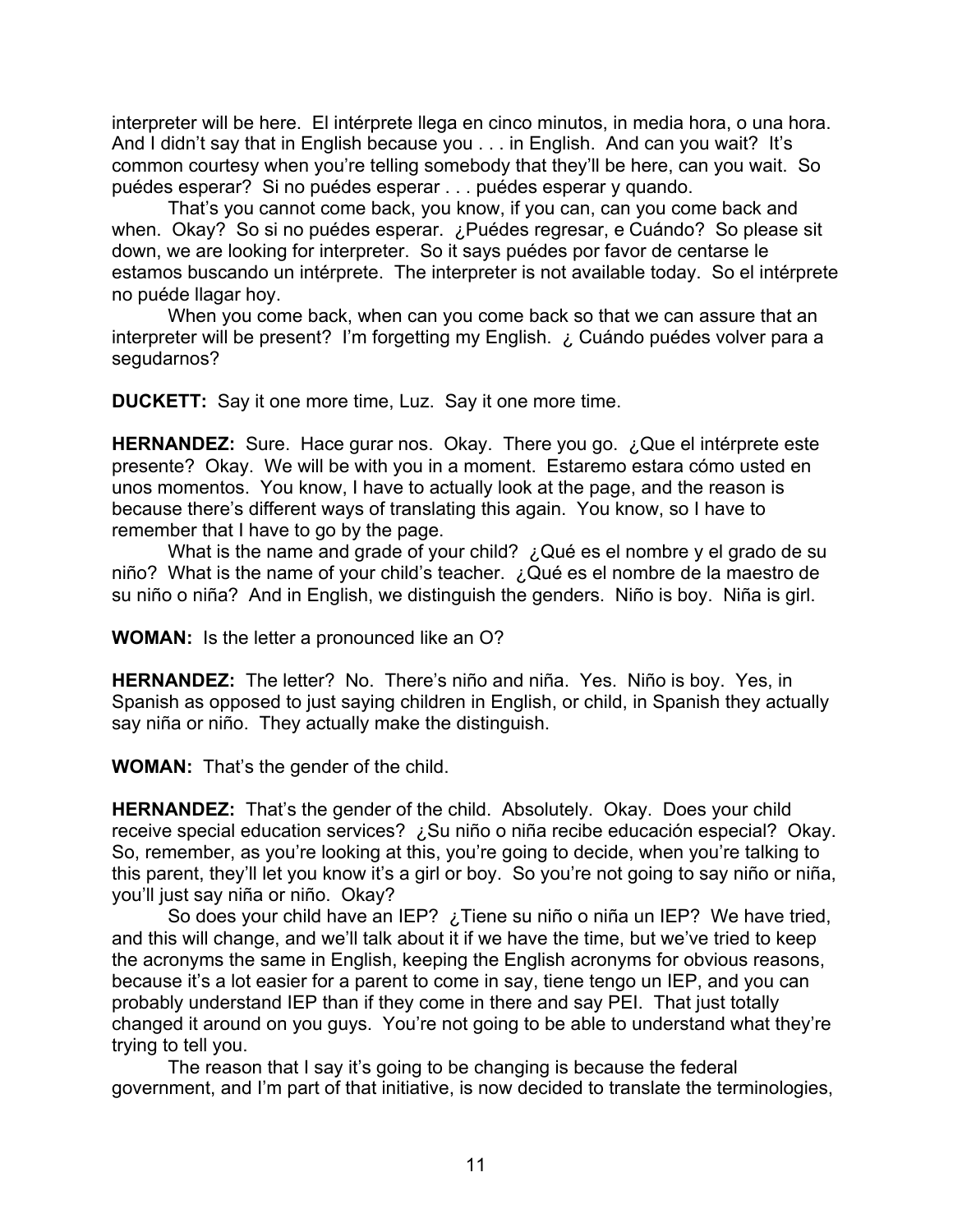the special education terminologies into Spanish officially, so that everyone will know how, what the terminologies are in Spanish and make everybody's lives a little bit easier.

That's something to come hopefully within the next year or so. We will be with you in five to ten minutes. Estaremos con usted en cinco o diez minutos. We are awaiting a return call from the interpreter. Estamos esperando la llamada del intérprete. The interpreter is on the way. El intérprete está en camino. So there's a couple words which totally stick out here. Intérprete.

**WOMAN:** . . . I'll call you back.

**HERNANDEZ:** I'll call you back. Okay. We'll keep that in mind when it's updated. Absolutely. If you're speaking over the phone. I think this was meant more so for physical, physically walking into your building.

**WOMAN:** Can you just call me back right now?

**HERNANDEZ:** Sure, sure. I'll call you back. Te llamare lluego.

**DUCKETT:** Lluego. Is that what you said? Are you writing it phonetically?

**HERNANDEZ:** Okay. Okay. L-l-u-e-g-o. That's the Spanish, and that's the short way of saying it. That's just saying I'll call you later, so that that way they'll know they're going to get a return call. Okay.

**DUCKETT:** And I think it's really important to emphasize the fact that you should not be embarrassed about making mistakes and saying it incorrectly, because it's the effort that really shows the parent that you respect them, and I think that's really important. So if you have your card in front of you, and you're doing like this, it's okay, because I know that's what I would need.

**HERNANDEZ:** Yeah. That's been a barrier for the Hispanics in this country and continues to be a barrier, and, because they're afraid. They're afraid to speak in English, because they're afraid to be ridiculed. They're afraid that if they say it wrong, someone is going to laugh at them and ridicule them. There's such a thing as constructive criticism, but, unfortunately, it isn't always done the right way.

So what we have to make sure is that they'll see that you're making mistakes in their language, and that's okay. And most of the time what you're going to get back is they're just going to tell you how to say it the right way, which is just going to help you in the learning process of Spanish.

And it's going to tell them that it's okay for me to try too, because they're trying. So it's going to create that two-way street that we're looking for, once they see that you have the very same difficulties that they face every day in their lives.

**DUCKETT:** Okay. All right. I'm sorry, Anna, what time is it? Okay. So what, we have a question.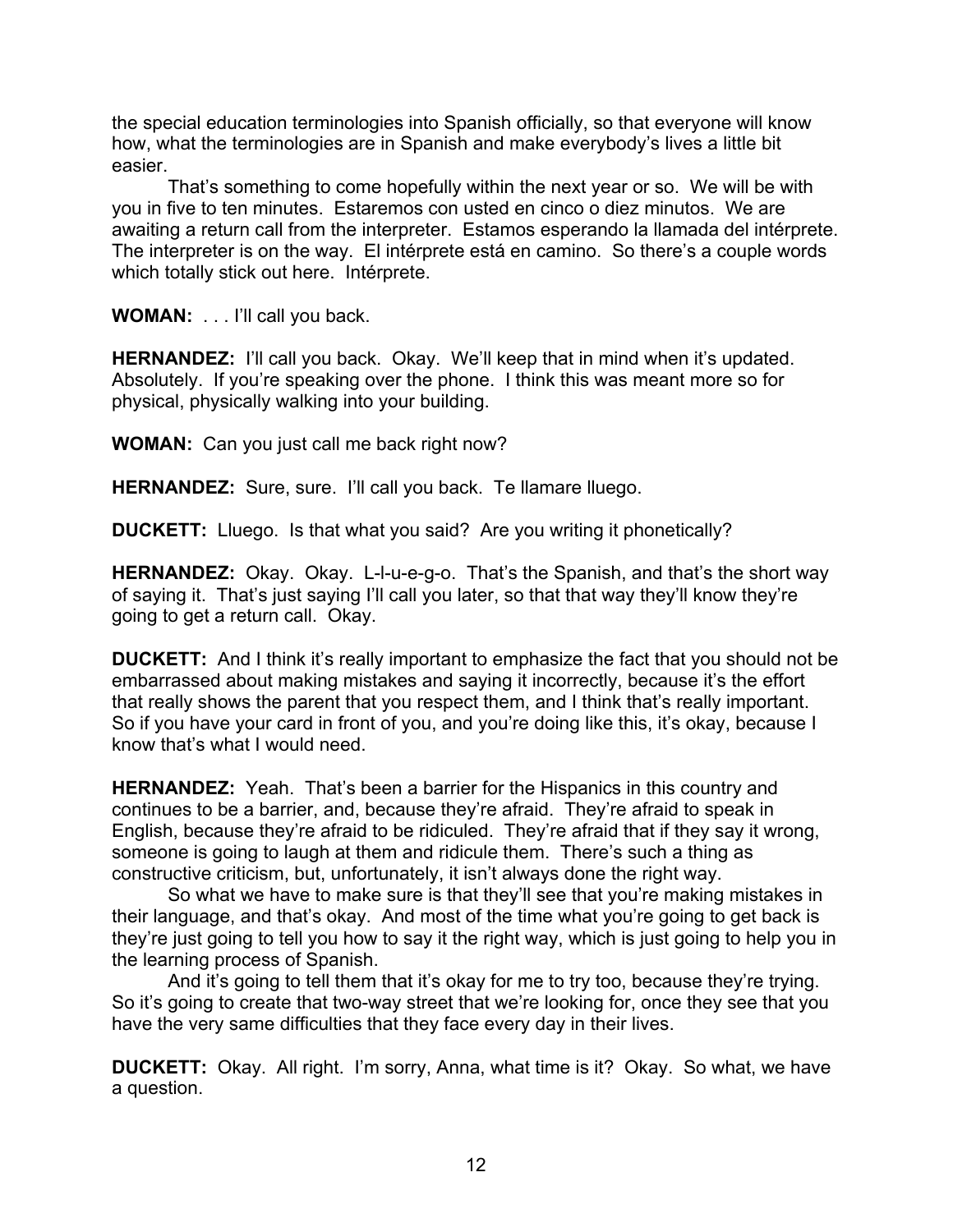**WOMAN:** You talked about having interpreters that correctly interpret . . . are you going to have . . . IEP meetings that we can take back with us . . . so that our interpreters have a tool to use . . .

**DUCKETT:** That's a suggestion that I will definitely take back.

**WOMAN:** Yeah, because. . . when the parents come in the door or actually during the meeting. And, you know, and you also have to be careful, because a lot of times children are used as interpreters. The district wants to, but oftentimes the families . . . they'll bring in a friend, or they'll bring in a relative or something like that. And yet you want to communicate those words . . .

**HERNANDEZ:** Yes. And that's one of the reasons the federal government has decided to translate their terminologies into Spanish, so that that way, everyone can at least have the terminologies on a more universal base as opposed to everyone translating it differently.

There's so many ways of translating something, and that doesn't mean that one way is correct, and the other way is incorrect. It just means that there's different ways of interpreting and translating. So that's going to help with that very same question that you had. And as we roll this out, I will definitely share that information with PaTTAN.

**DUCKETT:** Well, we wanted to have some time for you to practice on your own, to like pair up with someone.

**WOMAN:** We had one more question.

**DUCKETT:** I'm sorry.

**WOMAN:** I was just curious about the . . . j sound with the double l. Is that . . .

**HERNANDEZ:** It's the J sound, yes.

**WOMAN:** . . .

**HERNANDEZ:** Well, and I'll tell you why. That's cultural right there. You said the key word. For Spaniards, they use the Y. So in most of the books that were written, it will say the Y, but it's not, but for the Hispanics that you're working with here in America, it's the J. So, you know, for the most part, most of the Spaniards here in America would say jo not yo. Okay?

But that is something that my daughter was struggling with in school, because her teacher is Anglo-American, has learned Spanish through the books, you know, and she's teaching the Y sound. So she tells me, mom, that's wrong, and she corrects the teacher every so often, and I'm like touché.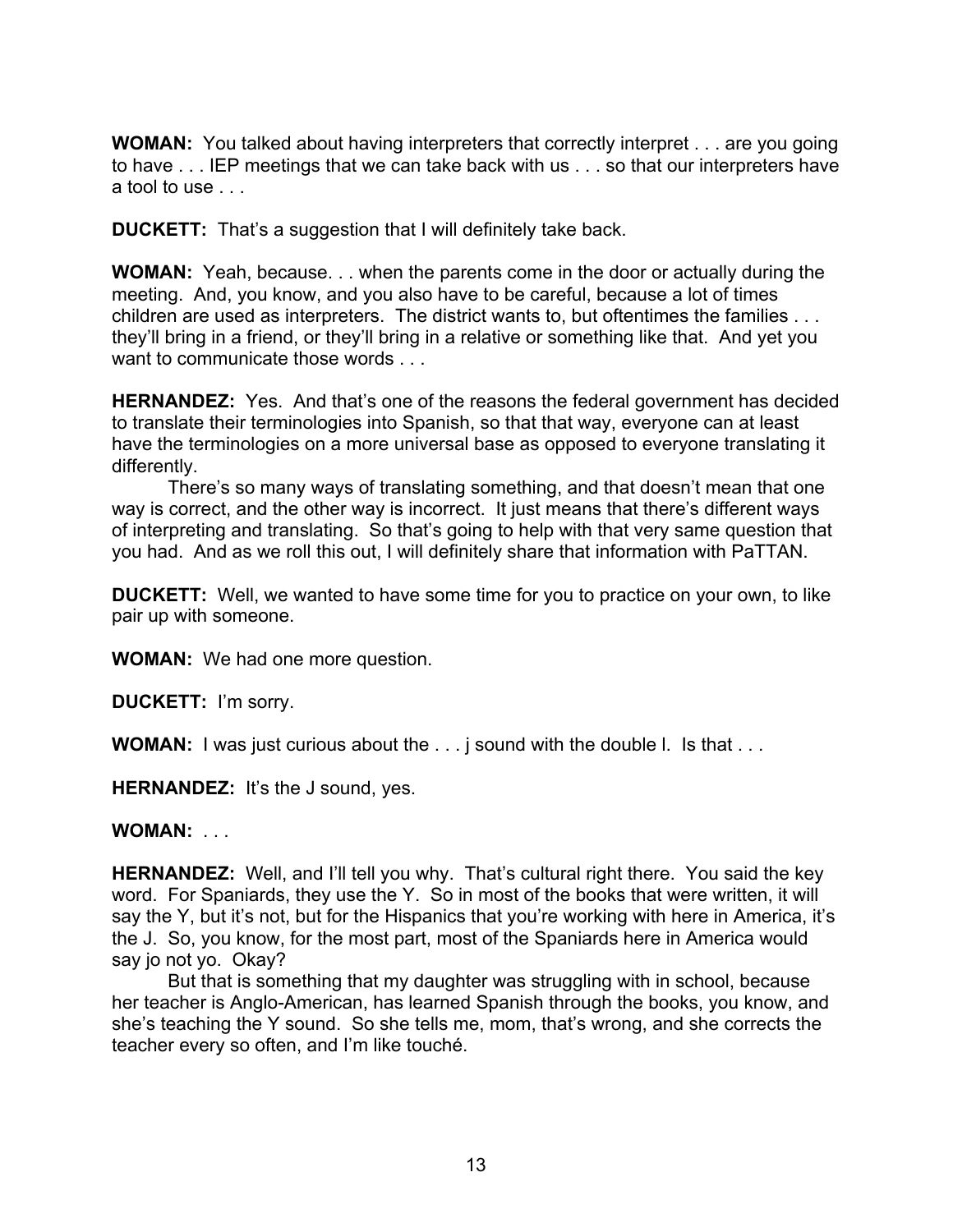She is her mother's daughter after all. But, however, you know, it is a cultural issue. I mean, it isn't that it's wrong, it's just that here, for the most part, America, they all use the J sound.

**WOMAN:** Yeah. And every time I've been taught Spanish, like I was taught by an Anglo, you know, the Spaniard way . . . every time I was corrected in something that was taught previously. So whether I was taught by a Cuban or an Argentinean, or when I lived in Mexico or Bolivia, I had to learn to make some of the adjustments. But the point is I think that it does carry through no matter what you do. So if you slip up, and you use it without, they don't lose the meaning.

**HERNANDEZ:** Yes, yes. And roll your R's and say your S's. Can anybody go rrrrrr?

**WOMAN:** I do have another question. Again, I'm . . . as well, and I notice that you switch back between the formal and the informal tense when you're talking to people . . . a form of address. Will people be offended if you were to, for example, use the informal?

**HERNANDEZ:** You say tú instead of usted, for example? I think, for the most part, they're just going to be happy that they can understand. Okay? No. I can come in from a Hispanic, Puerto Ricans, for example, we're more informal with that word. We use the word tú a lot more, where a Spaniard would use usted a lot more.

**WOMAN:** And most of American culture is . . . we would prefer to be addressed . . . you are not familiar with that person as usted . . . you know, when you say you have to come here tomorrow and it is the first time you see him, they expect . . .

**HERNANDEZ:** Usted . . . yes.

**WOMAN:** . . . that's, again, it's mostly just a way that people address people . . .

**HERNANDEZ:** But, for the most part, people will not get offended. People understand that, you know, the most important piece of this whole thing is that you're trying, that they see that there is an effort, and that you're being humanized just like they have been, and they feel that they're on the same level.

Because there's no way that we can work with parents or anyone, or parents can work with teachers if we feel we're at different levels. We have to be equals, and that's one of the most important things that we all have to learn. We're all equals. I'm a parent in front of you, sure . . . but I am a parent of a child with disabilities first and foremost, you know.

Teri is an educator at heart, you know. She's also a parent, but she's an educator at heart. But we've been able to work together with PaTTAN, with staff, with everyone. Why? Because we're equals. We see each other as equals. I don't think I'm any more important than Teri, and Teri doesn't believe she's any more important or knowledgeable.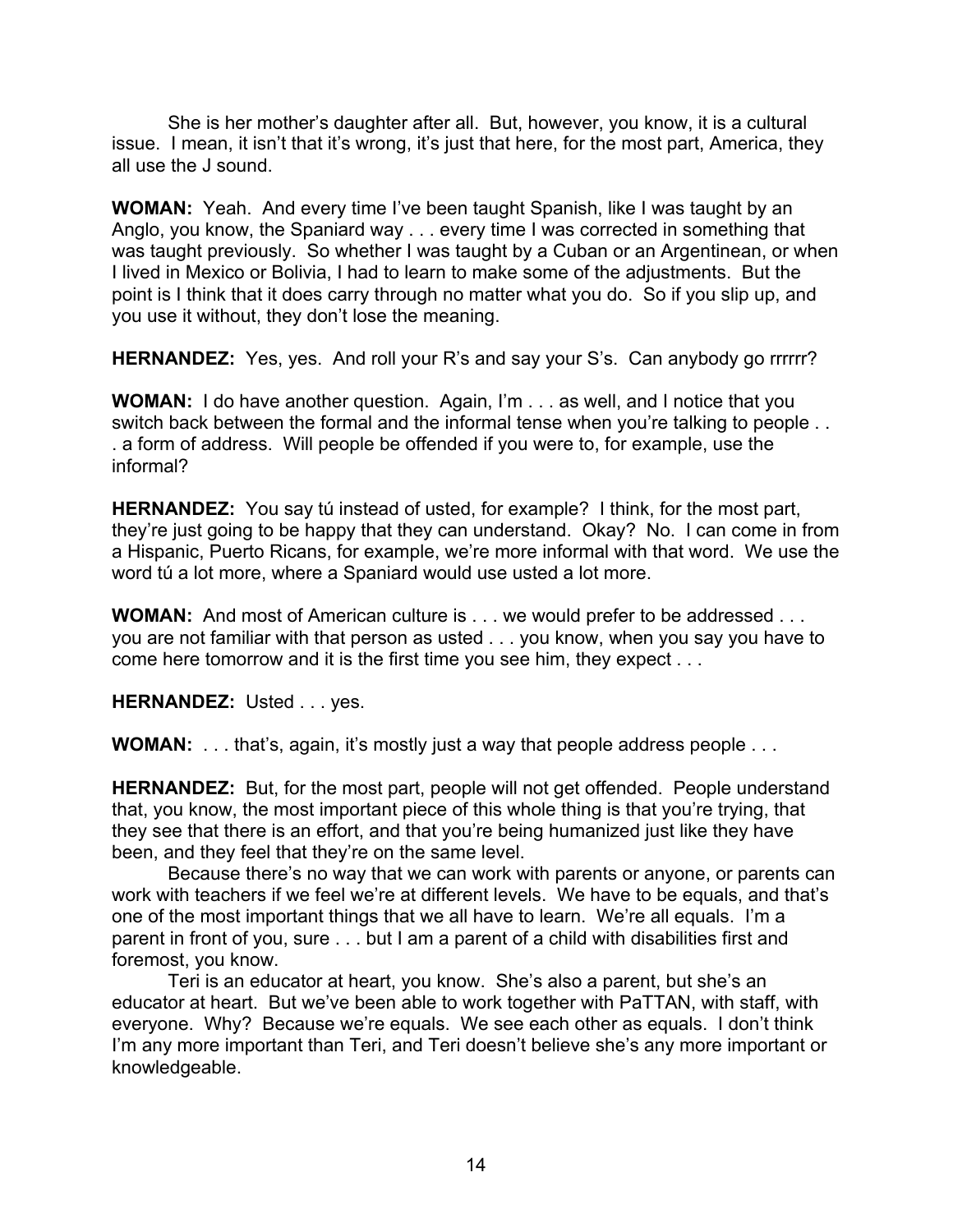We look at everything, and we work at things together and really look at what I know and what she knows and put it together. And that's the most beautiful part of this whole process is being able to create that togetherness.

**WOMAN:** Another suggestion on the pamphlet we have. I love the little pictures at the bottom, but I think it would confuse someone to put the acronym out so that it's identified, not just the acronym.

**HERNANDEZ:** Okay. Because HUNE stands for Hispanics United for Exceptional Children in English, and in Spanish it's Hispanos Unidos para Niños Exceptionales. Long and very often misconstrued, because then parents think, or people think that we only work with Hispanics, and that's not real. We work with any parent and/or educator or professional who needs assistance or wants to work with us. But, yes, we will definitely keep that in mind.

**DUCKETT:** Okay. Yes? That's all right.

**WOMAN:** . . . interpreters for that . . .hearing folks go through a training process. Is there any training opportunities for interpreters that can come into our schools and work with IEPs and, you know, in my former job, I was . . . so confused that the parents left . . . thought their child was mentally ill instead of had, you know . . . you know, it was very confusing.

**HERNANDEZ:** Unfortunately, interpreting and the translation world has not evolved as nicely as we need it to evolve. There are courses at different . . . universities, online courses. University of Denver offers online courses for interpreting and translations, however, you do have to have a bachelor's degree to be able to get into those classes.

The University of New York also offers courses in interpreting and translations online as well for professionals, and then there's the, there's no real accreditation process. You don't have to be accredited to practice interpreting and translations. There are some, of course, but there's not, it's not mandatory for you to practice it.

That is something that is one of my pet peeves. That people really need to start creating a certification program and a process or a training process, so that that way all interpreters are, you know, able to translate correctly.

**WOMAN:** Like they do with the hearing impaired.

**HERNANDEZ:** Exactly.

**WOMAN:** I think . . . also Philadelphia has a course.

**HERNANDEZ:** They do. They do. But that's in, that's not online. There are many universities who offer it as well. I shouldn't say many. There's a couple of universities that offer that as a major, but they're not online, which creates a barrier for some of our professionals if we're talking, that's why I mentioned the online ones, because